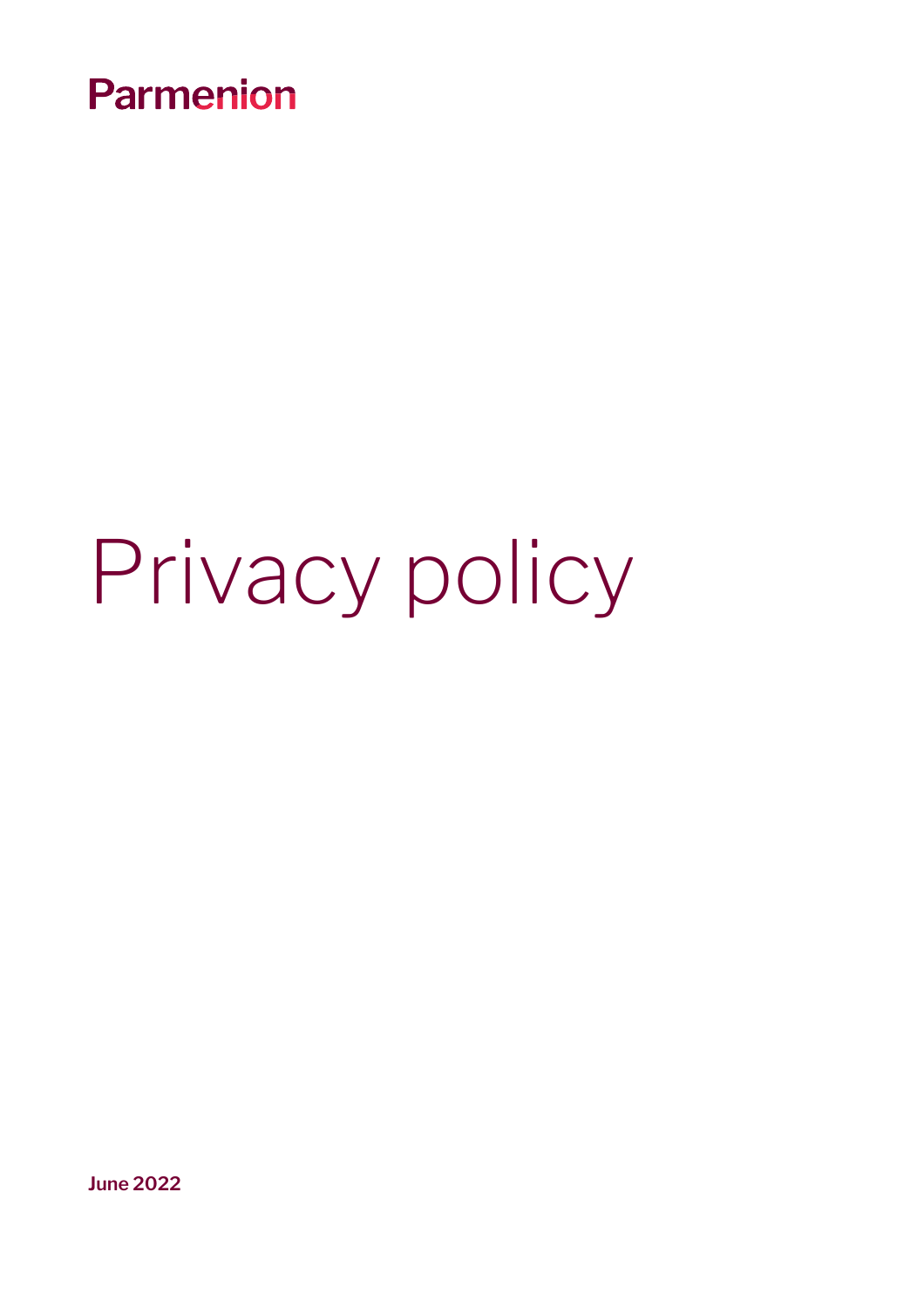## **Contents**

| 1. Introduction                               | $\overline{2}$ |
|-----------------------------------------------|----------------|
| 2. Who we are                                 | $\overline{2}$ |
| 3. How to contact us                          | $\overline{2}$ |
| 4. Information we collect and use             | $\overline{2}$ |
| 5. Where we collect your information          | 3              |
| 6. Why we collect and use our information     | $\overline{4}$ |
| 7. Marketing and analytics                    | $\overline{4}$ |
| 8. Who we share your information with and why | 5              |
| 9. Where your information is processed        | 6              |
| 10. How we protect your information           | 6              |
| 11. How long we keep your information         | 6              |
| 12. Your rights                               | $\overline{7}$ |
| 13. How to make a complaint                   | 8              |
| Get in touch                                  | 9              |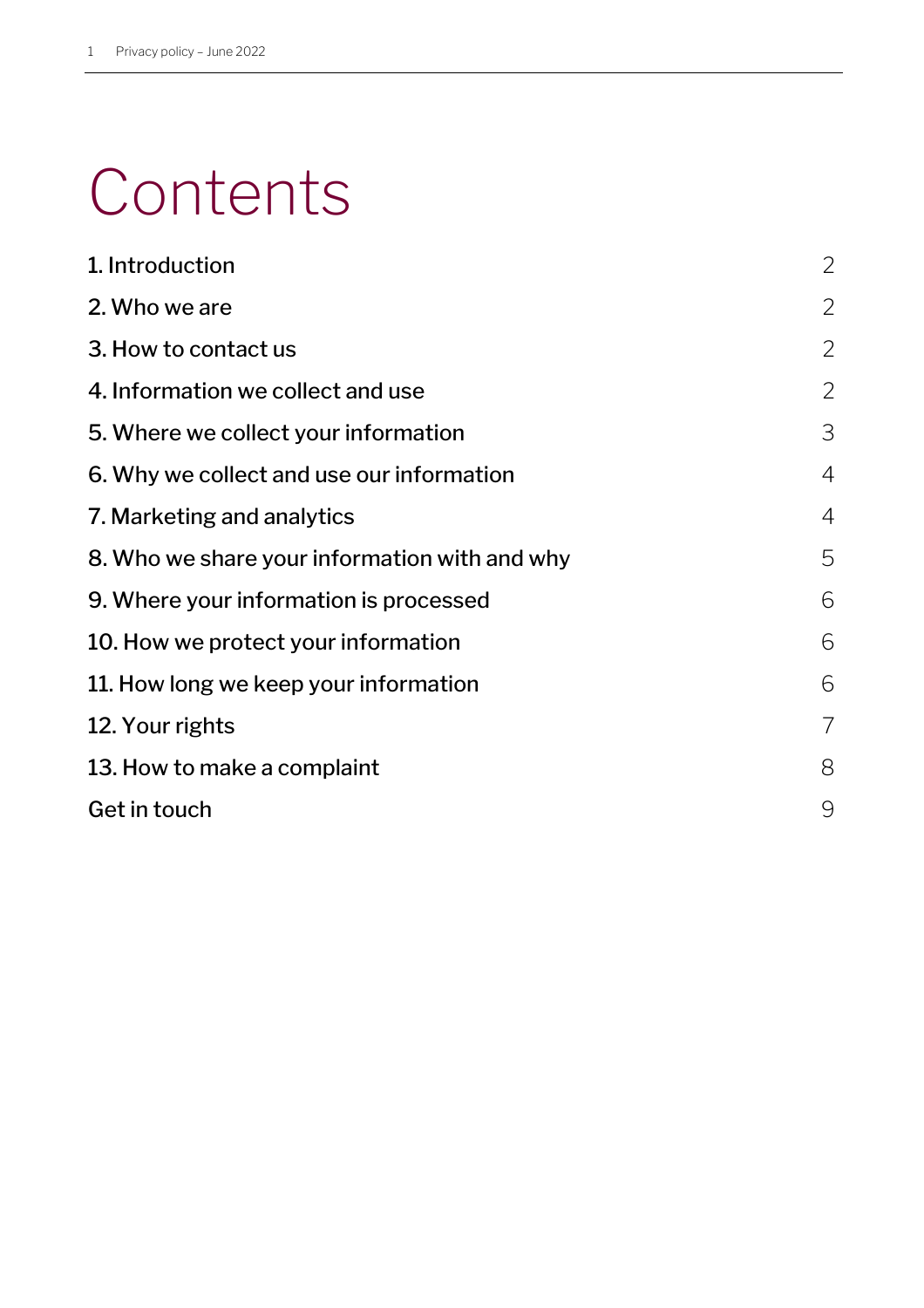### <span id="page-2-0"></span>1. Introduction

1.1. Parmenion Capital Partners LLP is committed to protecting your personal information.

**1.2.** Our Privacy Policy contains important information about what personal details we collect, what we do with that information, who we may share it with and why, and your choices and rights when it comes to the personal information you have given us.

1.3. We may need to make changes to our Privacy Policy so please check our website for updates from time to time. If there are important changes, we will contact you to let you know.

1.4. Our Cookie Policy forms part of our Privacy Policy. When you browse our websites, we use cookies to store information about how you use these websites in order to improve the quality of service provided to you. To understand the types of cookies we use and how these work when you use our websites, you can access our Cookie Policy her[e parmenion.co.uk/security](https://www.parmenion.co.uk/security-centre/cookies)[centre/cookies.](https://www.parmenion.co.uk/security-centre/cookies)

1.5. This version of our Privacy Policy was last updated June 2022.

### <span id="page-2-1"></span>2. Who we are

2.1. This Privacy Policy applies to Parmenion Capital Partners LLP.

### <span id="page-2-2"></span>3. How to contact us

**3.1.** If you have any questions about our Privacy Policy or the information we collect or use about you, please contact:

FAO Data Protection Officer Parmenion Capital Partners LLP Aurora **Counterslip** Bristol BS1 6BX

Telephone: 0345 519 0100

E-mail: [financialcrimeanddataprotection@parmenion.co.uk](mailto:financialcrimeanddataprotection@parmenion.co.uk)

### <span id="page-2-3"></span>4. Information we collect and use

**4.1.** Information about you that we collect and use includes:

- Information about who you are, e.g., your name, date of birth and contact details.
- Information connected to your product or service with us, e.g., your bank account details.
- Information about your contact with us, e.g., meetings, phone calls, emails / letters.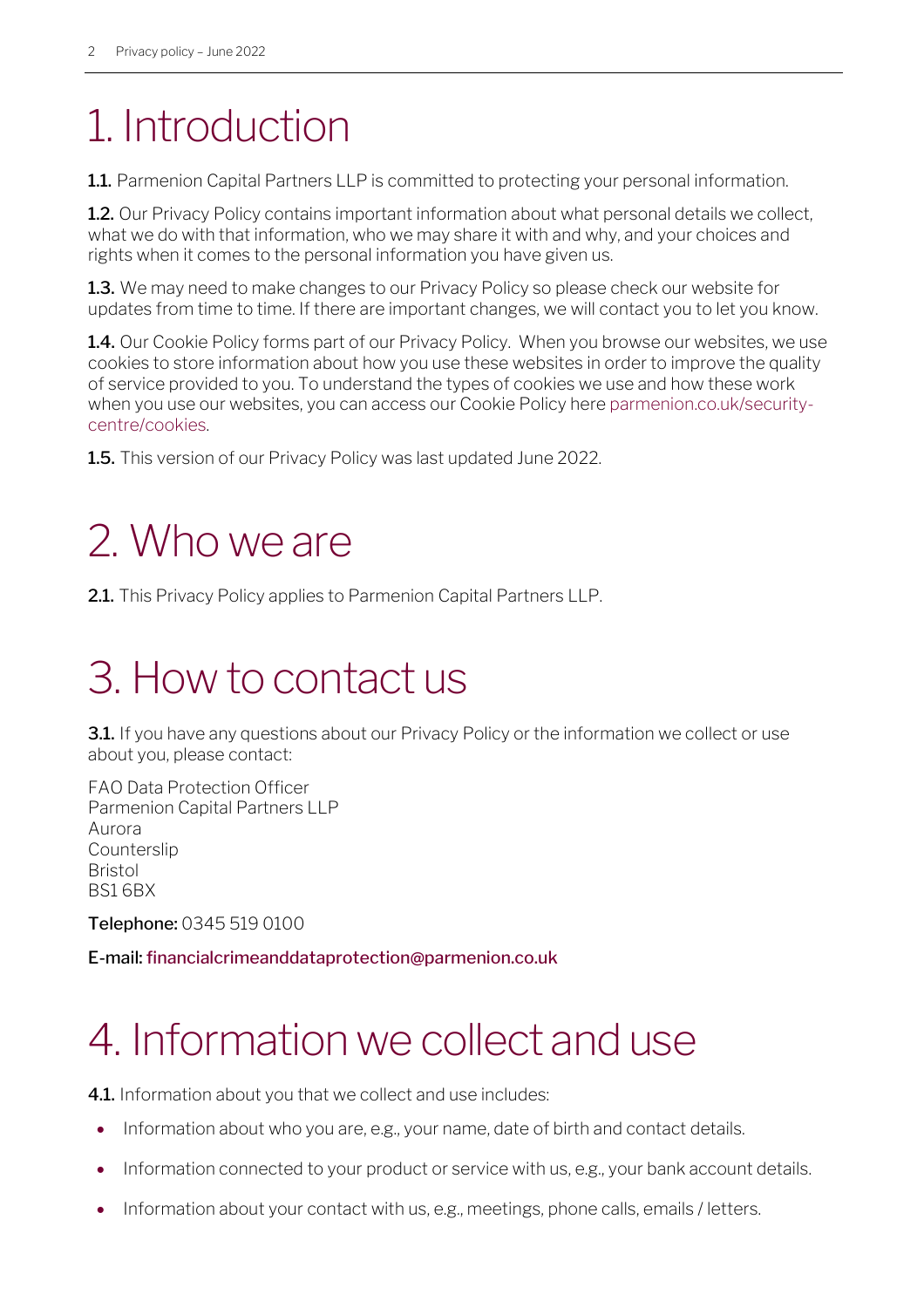- Information that is automatically collected, e.g., via cookies when you visit one of our websites.
- Information classified as 'sensitive' personal information, e.g., relating to your health.

4.2. Children are not able to buy products and services from us. However, on instruction from a parent or guardian, a child can also be named as a beneficiary on some funds and trusts. In these cases, we collect limited personal information to identify the child (such as their name and date of birth).

4.3. Where we collect and use sensitive personal information, this information will only be collected and used where this is necessary to comply with or in the exercise of our legal obligations, to protect your vital interests in those rare circumstances where you can't give consent, or where we have obtained your explicit consent to process such information for a particular purpose.

### <span id="page-3-0"></span>5. Where we collect your information

**5.1.** We may collect your personal information directly from you and from a variety of sources, including:

- An application form for a product or service.
- Phone conversations with us.
- E-mails or letters you send to us.
- Meetings with one of our business development or relationship managers.
- Registering for one of our events.
- Participating in research surveys to help us understand you better and improve our products and services.
- Entering competitions, e.g., to win tickets to an event which we are sponsoring.
- Our online services such as websites, social media, and mobile device applications ('Apps').

**5.2.** If you have a financial adviser, the information we collect and use will most likely have been provided by them on your behalf.

**5.3.** We may also collect personal information about you from places such as business directories and other commercially or publicly available sources, e.g., to check or improve the information we hold (like your address) or to give better contact information if we are unable to contact you directly.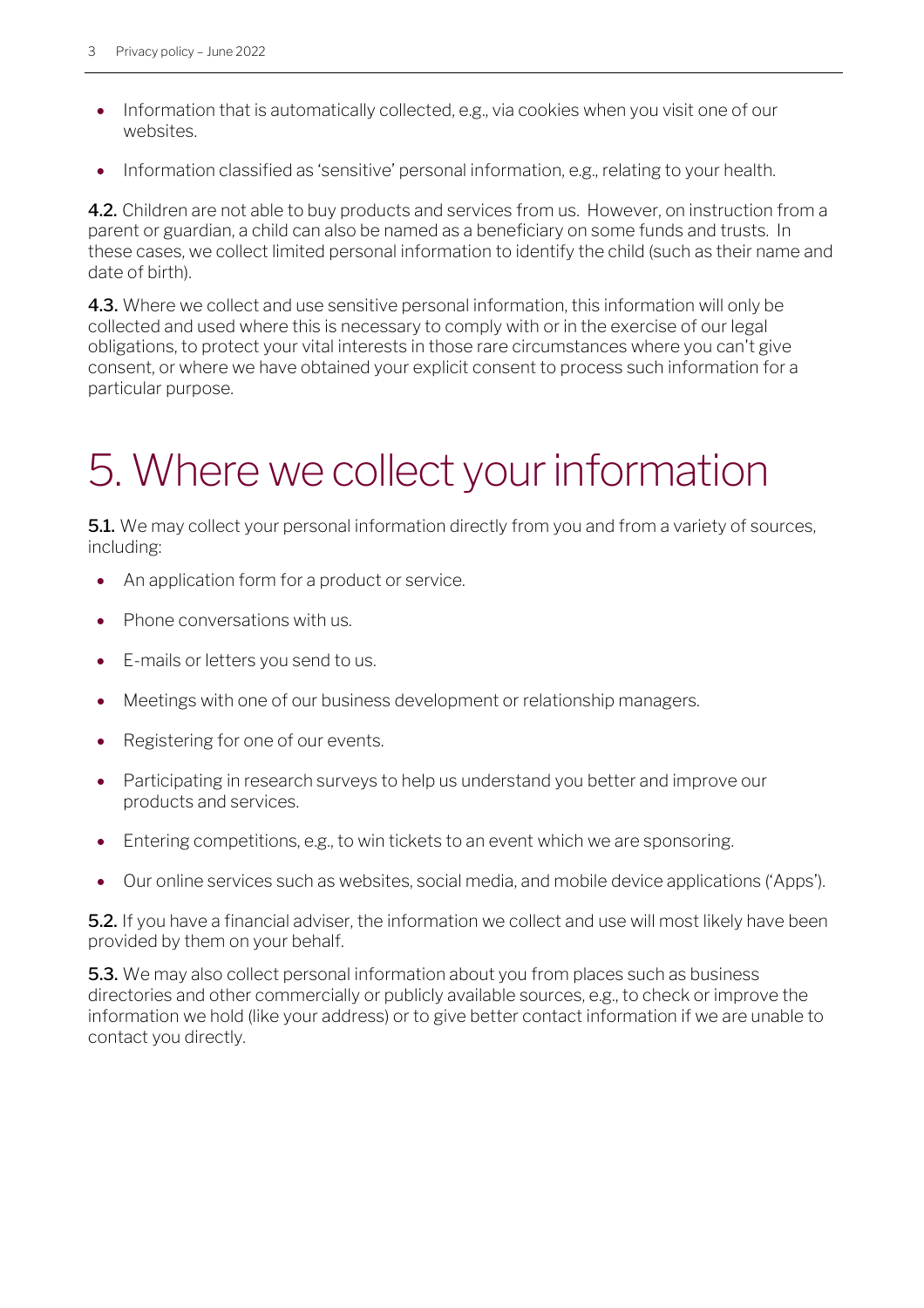#### <span id="page-4-0"></span>6. Why we collect and use our information

**6.1.** We take your privacy seriously and we will only ever collect and use information which is personal to you where it is necessary, fair, and lawful to do so. We will collect and use your information only if we are able to satisfy one of the lawful processing conditions set out in data protection laws. This will be the case where:

- It's necessary to provide the product or service you have requested, e.g., if you wish to invest in one of our funds or products, we will require some personal information which may include your name, address, date of birth and bank account details.
- It's necessary for us to meet our legal or regulatory obligations, e.g., to send you Annual Statements, tell you about changes to Terms and Conditions or for the detection and prevention of financial crime.
- It's in the legitimate interests of Parmenion, i.e., to deliver appropriate information and guidance so you are aware of the options that may help you get the best outcome from your product or investment, where we need to process your information to better understand you and your needs so we can send you more relevant communications about the products you have with us and to develop new products and services. Where the processing is in our legitimate interests, we will always conduct an assessment to ensure that this use of your personal information is not excessive or unnecessary or otherwise more intrusive than it needs to be.

If you do not wish us to collect and use your personal information in these ways, it may mean that we will be unable to provide you with our products or services.

• You have given us your consent to use your information in this way. For example, if we are collecting and using your sensitive personal information or for certain types of marketing.

6.2. Where we process personal information with your consent and you no longer wish us to collect and use this personal information, you can withdraw consent at any time via the contact details found above in the [How to contact us](#page-2-2) section.

#### <span id="page-4-1"></span>7. Marketing and analytics

**7.1.** Where you have given your consent to do so, we will send you information from Parmenion Capital Partners LLP about products and services offered by Parmenion Capital Partners LLP, as well as our partners with whom we have entered into sponsorship arrangements or similar partnering arrangements.

**7.2.** You can provide or withdraw your consent in any of our communications via the link to our preference centre, located in the footer of each email.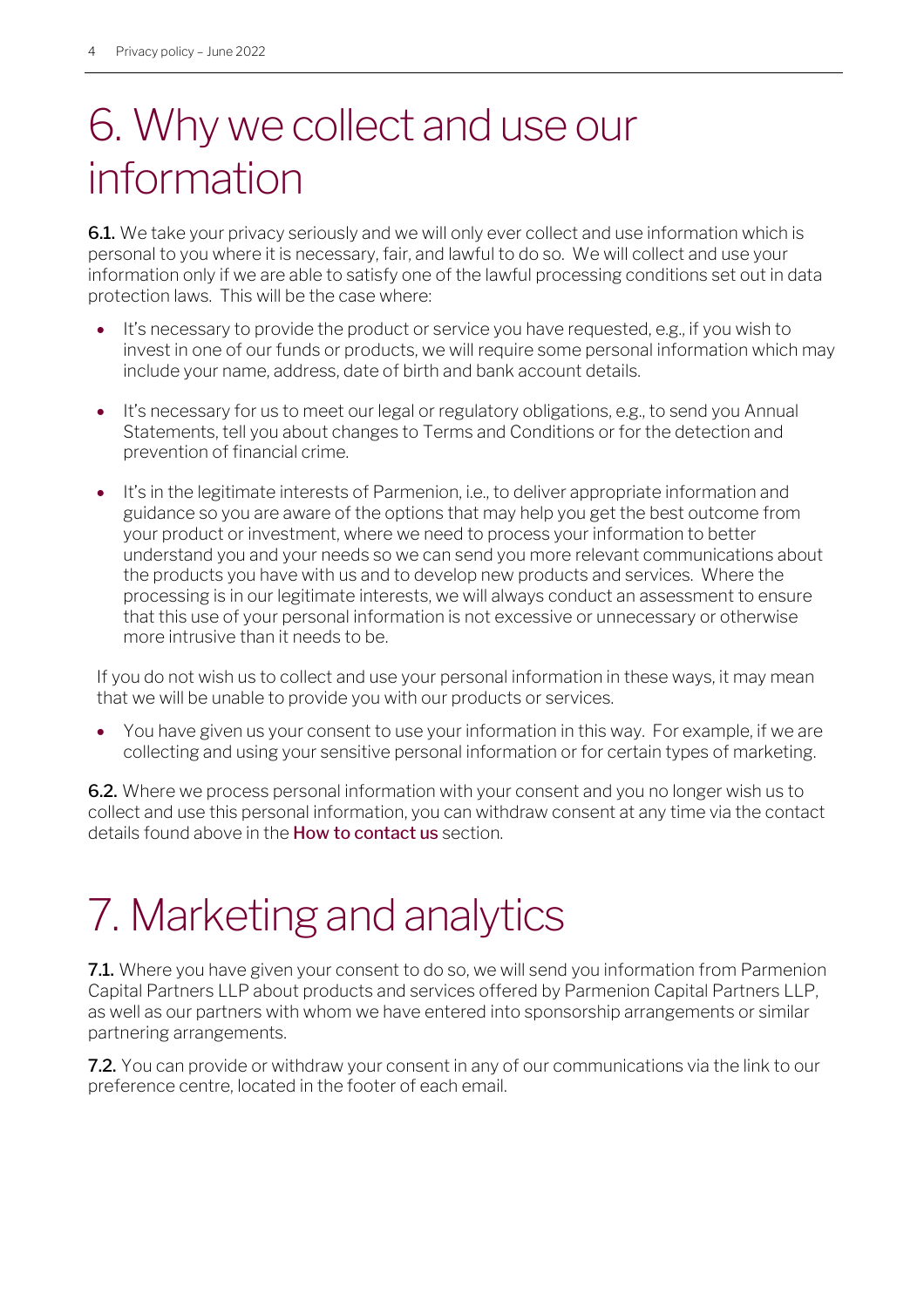**7.3.** We sometimes use systems to make automated decisions based on personal information we have – or are allowed to collect and use from others – about you. These automated decisions can affect the products, services or features we offer you now or in the future. We use automated decisions in the following ways:

- Tailoring products and services, e.g., placing you in groups with similar customers to make decisions about the products and services we may offer you to help meet your needs.
- When designing and enhancing our online services to help meet your requirements for ongoing guidance and support.

### <span id="page-5-0"></span>8. Who we share your information with and why

8.1. We may share your information internally, and with third parties for the reasons outlined in [Why we collect and use your information](#page-4-0).

8.2. We may share your information with:

- Credit reference agencies for the purposes of conducting a credit check and ID verification.
- Your advisor, trustee, business associate, professional advisor where this is required as part of the product or service you have agreed with us.
- Your Discretionary Fund Manager (DFM) in order to provide the service requested, where you have chosen a third party DFM
- Your employer or specified third party, when they require information about your investments to allow them to comply with their regulatory obligations, and only where you have given us your explicit consent.
- Companies we have chosen to support us in the delivery of the products and services we offer to you and other customers. For example, research, consultancy, or technology companies who help us improve our service to you.
- Companies who can help us in our contact with you, for example an internet service provider.
- Our regulators, including the Financial Conduct Authority and the Information Commissioner's Office (the ICO) in the UK.
- Law enforcement and other appointed agencies who support us (or where they request the information) in the prevention and detection of crime.
- HM Revenue & Customs (HMRC) for the purposes of tax reporting where necessary.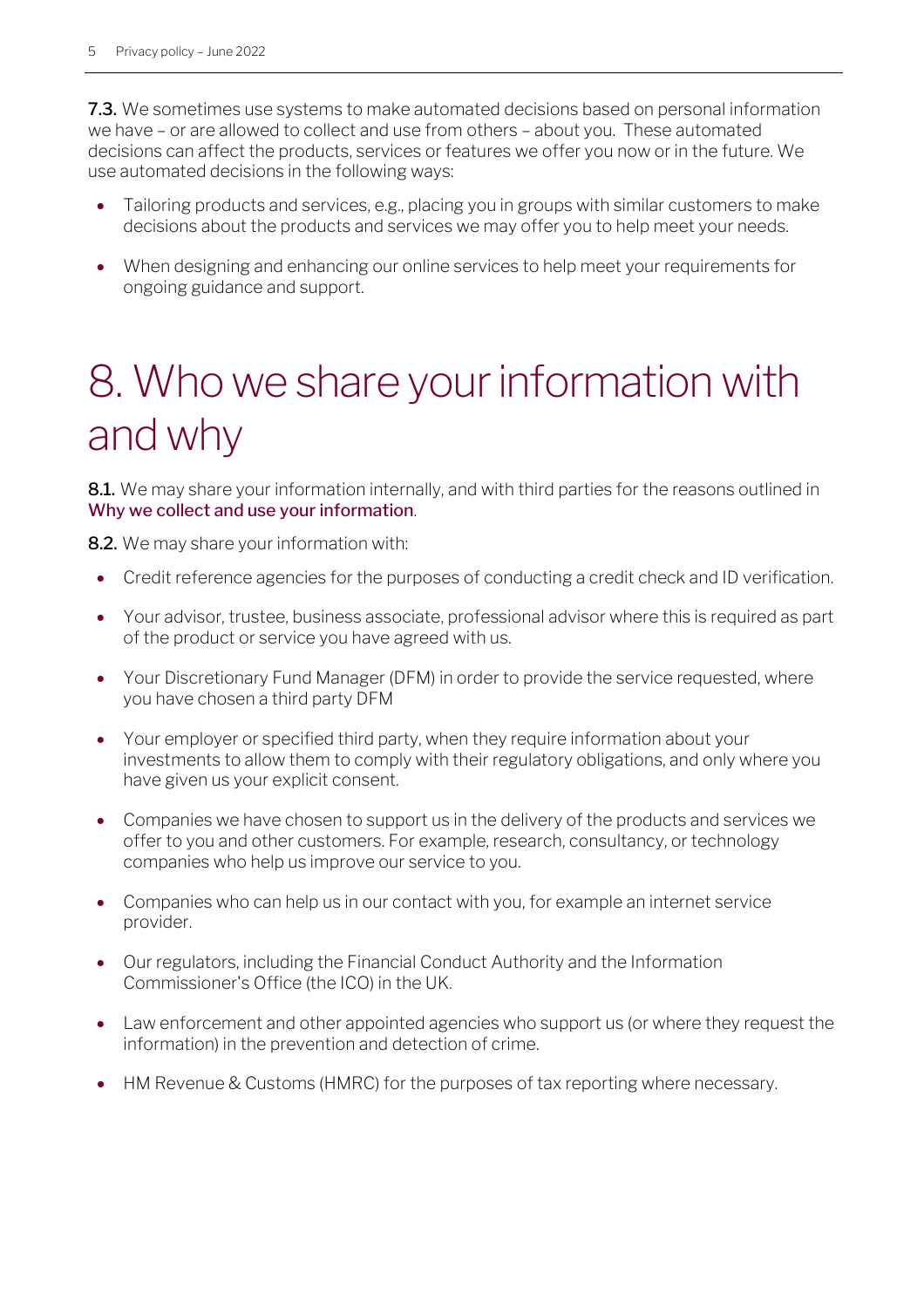### <span id="page-6-0"></span>9. Where your information is processed

**9.1.** The majority of your information is processed in the UK. However, some of your information may be processed by us or the third parties we work with in countries outside of the UK, for example Amazon Connect / Web Services (Parmenion's telephony provider) processes personal data in the European Economic Area.

**9.2.** Where your information is being processed outside of the UK, we take additional steps to ensure that your information is protected to at least an equivalent level as would be applied by UK Data Protection Laws, e.g., we will put in place legal agreements with third parties with ongoing oversight to ensure they meet these obligations.

### <span id="page-6-1"></span>10. How we protect your information

10.1. We take information and system security very seriously and we strive to comply with our obligations at all times. Any personal information which is collected recorded or used in any way, whether on paper, online or any other media, will have appropriate safeguards applied in line with our data protection obligations.

10.2. Your information is protected by controls designed to minimise loss or damage through accident, negligence, or deliberate actions. Our employees also protect sensitive or confidential information when storing or transmitting information electronically and must undertake annual training on this.

**10.3.** Our security controls are aligned to industry standards and good practice, providing a control environment that effectively manages risks to the confidentiality, integrity, and availability of your information.

### <span id="page-6-2"></span>11. How long we keep your information

**11.1.** To provide your product or investment, and meet our legal and regulatory obligations, we keep your personal information and copies of records we create (e.g., calls with us) while you are a client or customer of ours.

**11.2.** Even when you no longer have a relationship with us, we are required to keep information for different legal and regulatory reasons. The length of time will vary, and we regularly review our retention periods to make sure they comply with all laws and regulations.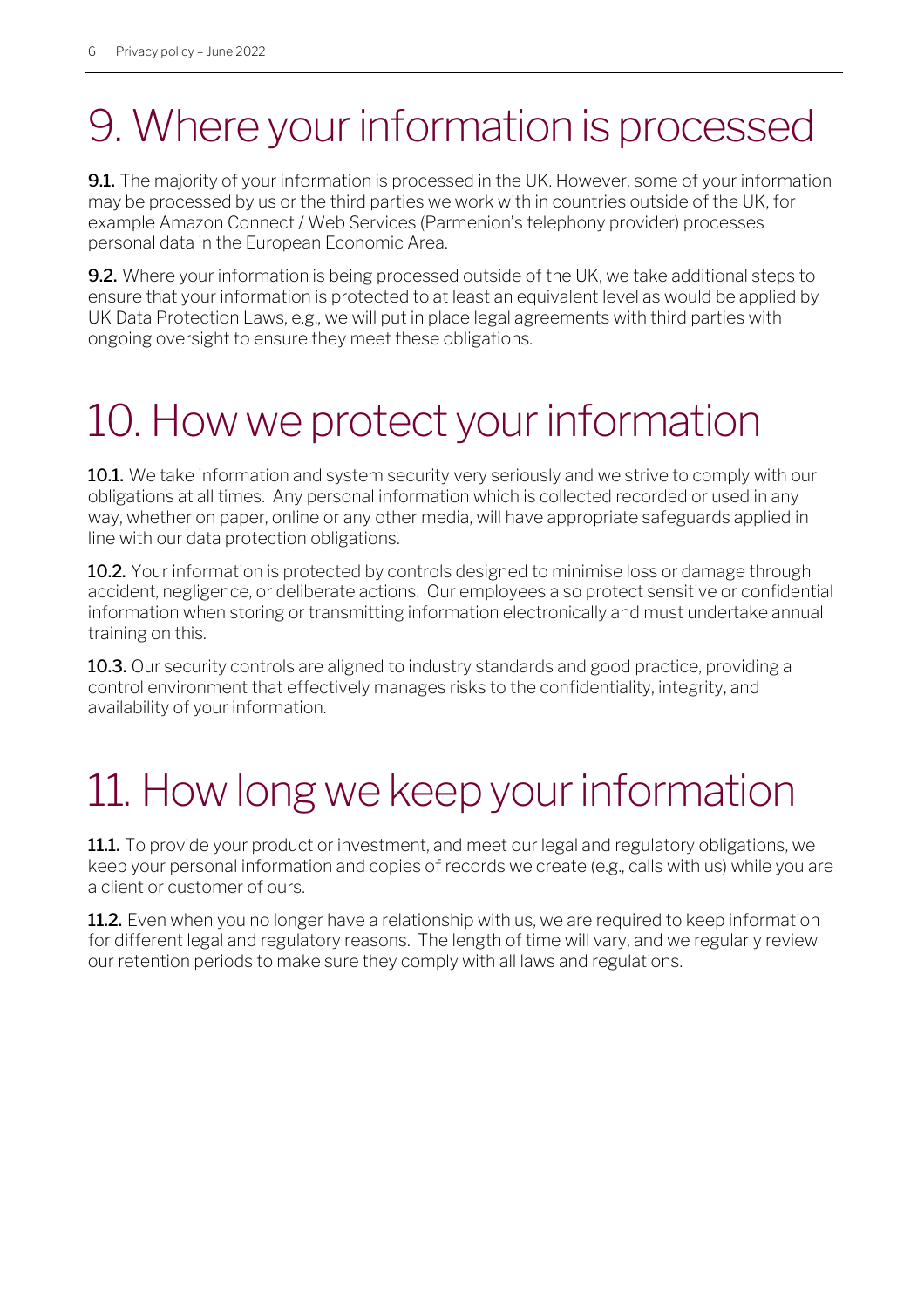### <span id="page-7-0"></span>12. Your rights

12.1. You have a number of rights under data protection laws which may be exercised in certain circumstances. These are:

#### Right to be informed about how and why we are processing your personal information

• You have a right to receive clear and easy to understand information on what personal information we have, why and who we share it with – we do this in our Privacy Policy and privacy notices.

#### Right of access to personal information relating to you

- You have the right of access to your personal information. If you wish to receive a copy of the personal information we hold on you, you may make a data subject access request (DSAR).
- If you would like to submit a DSAR please contact us in writing via the contact details found above in the **[How to contact us](#page-2-2)** section.

#### Right to request rectification of inaccurate or incomplete personal information

• If your personal information is inaccurate or incomplete, you can request that it is corrected.

#### Right to request erasure of your personal information

• You can ask for your information to be deleted or removed where it is no longer needed for the purposes for which it was collected. Where we use that information in pursuance of a legitimate interest, the information will be deleted or removed unless there is a compelling reason for us to continue to have it.

#### Right to restrict processing of your personal information

• You can ask that we block or suppress the processing of your personal information for certain reasons. This means that we are still permitted to keep your information – but only to ensure we don't use it in the future for those reasons you have restricted.

#### Right to data portability

• You can ask for a copy of your personal information for your own purposes to use across different services. In certain circumstances, you may move, copy, or transfer the personal information we hold to another company in a safe and secure way.

#### Right to object to processing of your personal information

• You can object to Parmenion processing your personal information where it's based on our legitimate interests and there is no compelling reason for this to continue, is for direct marketing (including profiling) or if we were using it for scientific/historical research and statistics.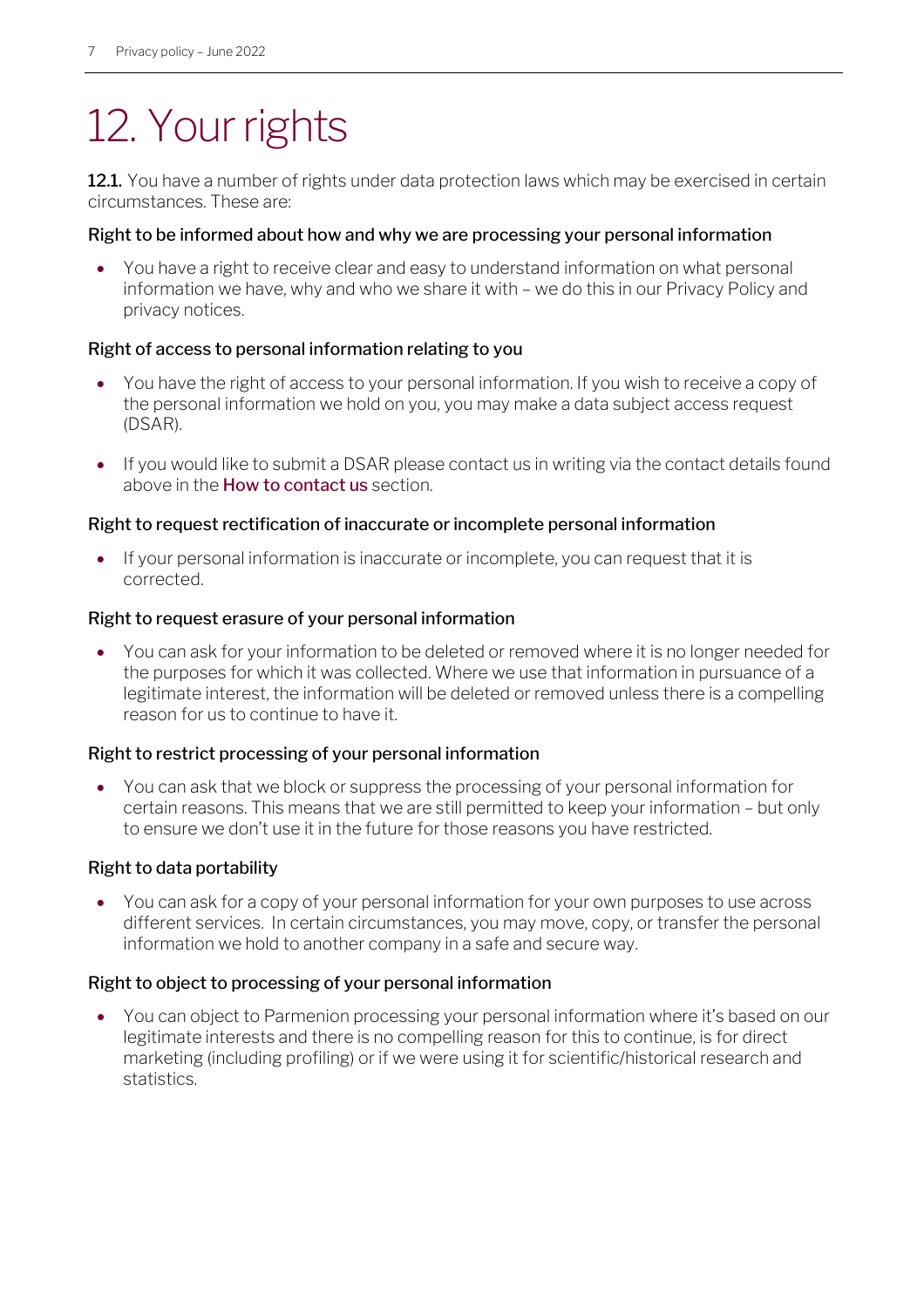#### Right to not be subject to automated decision making including profiling

- You have the right to ask Parmenion to:
	- give you information about its processing of your personal information.
	- request human intervention or challenge a decision where processing is done solely by automated processes.
	- carry out regular checks to make sure that our automated decision making and profiling processes are working as they should.

12.2. If you would like to exercise any of these rights, please contact us using the details found above in the **[How to contact us](#page-2-2)** section.

### <span id="page-8-0"></span>13. How to make a complaint

13.1. We will always strive to collect, use, and safeguard your personal information in line with data protection laws. If you do not believe we have handled your information as set out in our Privacy Policy, please let us know immediately and we will do our utmost to make things right. We can be contacted on the details found above in the **[How to contact us](#page-2-2)** section.

**13.2.** While we hope that we can resolve any complaints for you, you do have the option to complain to the ICO (whether or not you have exhausted our complaints procedure). The ICO's contact details are:

Information Commissioner's Office Wycliffe House Water Lane Wilmslow Cheshire SK9 5AF

Telephone: 0303 123 1113

#### Website: [ico.org.uk](http://www.ico.org.uk/)

Where possible, the ICO ask that you contact them online and do not correspond by post.